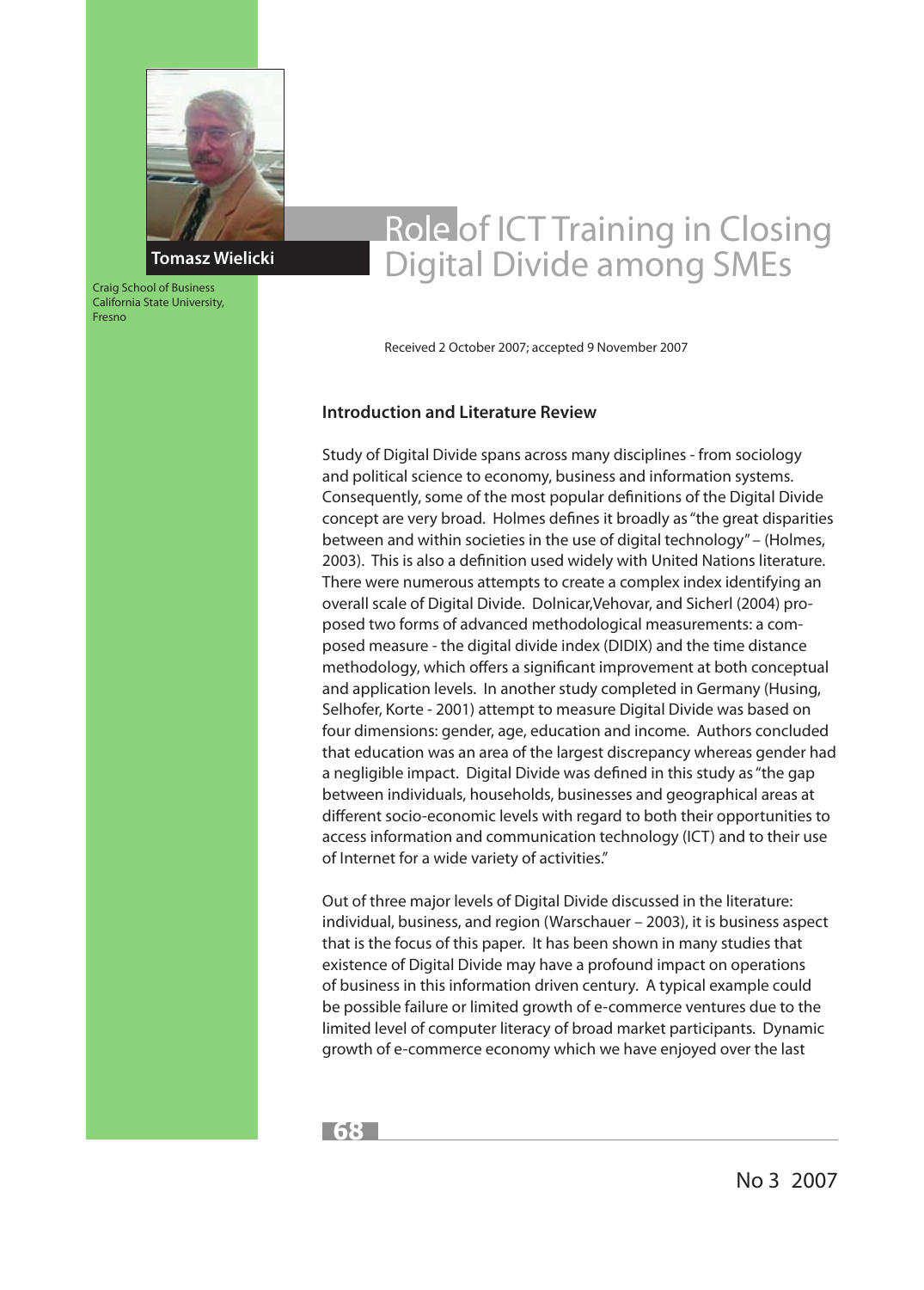decade could turn out to be very deceiving. Its growth is still fueled by specific section of society that is positioned on the right (knowledgeable) side of Digital Divide. However, as it was discussed by Gregorio, Kassicieh, and De Gouvea Neto (2005) drivers of e-business activity in developed and emerging markets may encounter a major limitations and barriers associated with existence of Digital Divide in terms of large sections of the market incapable to utilize this technology driven offer.

As globalization is leveling the field for economic opportunities opened to variety of businesses, it uncovers at the same time a great disparity between IT driven productivity levels attainable by these businesses – especially between small business and large corporations. We will call this disparity – a business Digital Divide. Increasing number of research studies (Wielicki, 2006) attribute this disparity to lack of knowledge and education among small and mid size business (SMEs) and not to lack of funds and access to technology. As computer hardware and software becomes more affordable, and at the same time more powerful – it is knowledge (both – business and IT related), which becomes a key to closing business Digital Divide between SMEs and large corporations.

Knowledge has been for years recognized as a key resource of a modern company (Peters - 2004). Knowledge Management concepts and tools have been designed and implemented in many large corporations contributing significantly to enhancement of business processes. Knowledge capturing, codification, storing and distribution usually require sophisticated IT driven system. This is where most of SMEs were left behind. Two primary ways in which SMEs may acquire knowledge are through hiring of knowledgeable employees (which is usually very expensive) and by initiating internal learning process.

Therefore, it is learning that became a focus of this study and its impact on different aspects of SMEs' performance. Since learning can be performed at many levels and in different forms – as it was shown by Ackoff and Rovin (2003), we have looked at variety of formats in which training is delivered among SMEs – from 1-one-1 training, through traditional classroom session to e-learning. Our study looked at the subjective evaluation of learning outcomes as perceived by the employees but compared it with more subjective measure of level of knowledge exhibited by number of business processes supported by IT based solutions. A new measure of IT competence proposed in this study with respect to SMEs is relying on a count and proportion of business processes, which are clearly supported by IT solutions and moves away from simplistic measures like number of PCs or number of hours of class training delivered to employees. As it has been shown in some recent studies (Bassi and McMurrer, 2007) plain number of hours of empolyed training turns out to be a very bad predictor of overall organizational performance.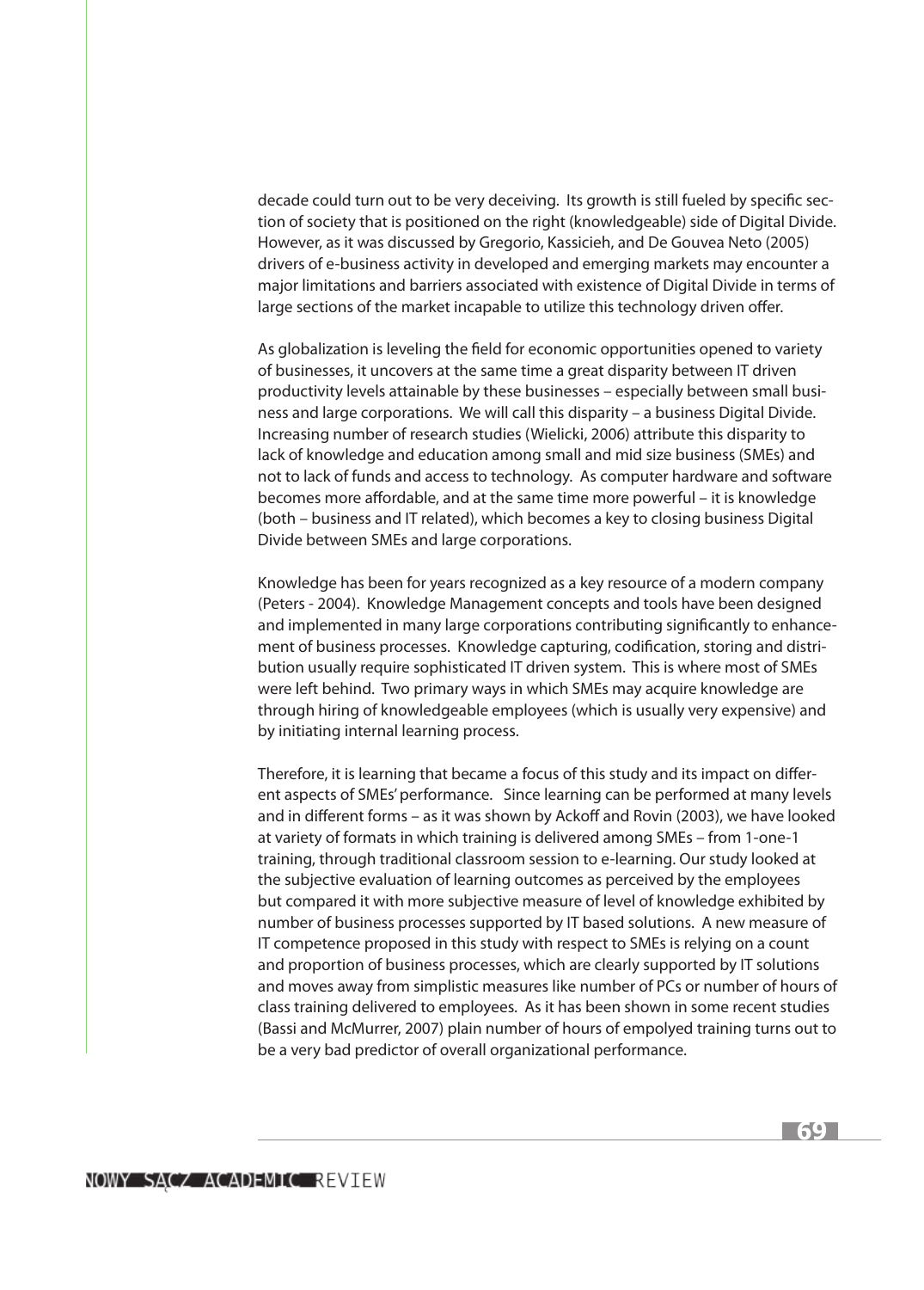## **Research Problem and Methodology**

Our study of Digital Divide between SMEs and large corporations was clearly focusing on major barriers to implementation of IT identified by the respondents (Wielicki - 2006).

In the first survey of over 600 SMEs in the Central California top three barriers identified were:

- lack of IS plan
- lack of knowledge and skills
- lack of funds

Since the top two identified barriers were clearly associated with lack of knowledge and understanding of business processes and lack of funds was only number three barrier, the focus of our search for roots of business Digital Divide shifted naturally from capital based factors to knowledge based factors.

The second survey of 160 SMEs in addition to levels of used IT and barriers investigated also issues of number of hours of training, training formats and learning outcomes.

# **Statement of a Research Problem**

There were two specific problems that we focused on in this study. The first one had to do with the size of the business and its impact on actual learning and training process going on within the business. Since we had determined already that surprisingly many SMEs had come to conclusion, that it was lack of knowledge and skills that kept them from reaping benefits of ICT supported business solutions and not just access to technology, we wanted to find out how this translated into their real commitment in the area of professional training.

The second problem was related to more reliable measure of ICT application involving detail count of specific business processes supported by ICT within a small business. It was expected that an SME with more extensive record of internal training and education both in terms of hours as well as variety of forms and more positive learning outcomes would exhibit significantly higher level of ICT implementation across its business processes.

Two null hypotheses have been formulated:

Ho: Size of a business (measured in number of employees and revenue) has no impact on ICT related professional training and learning activities measured in hours of training and diversity of formats.

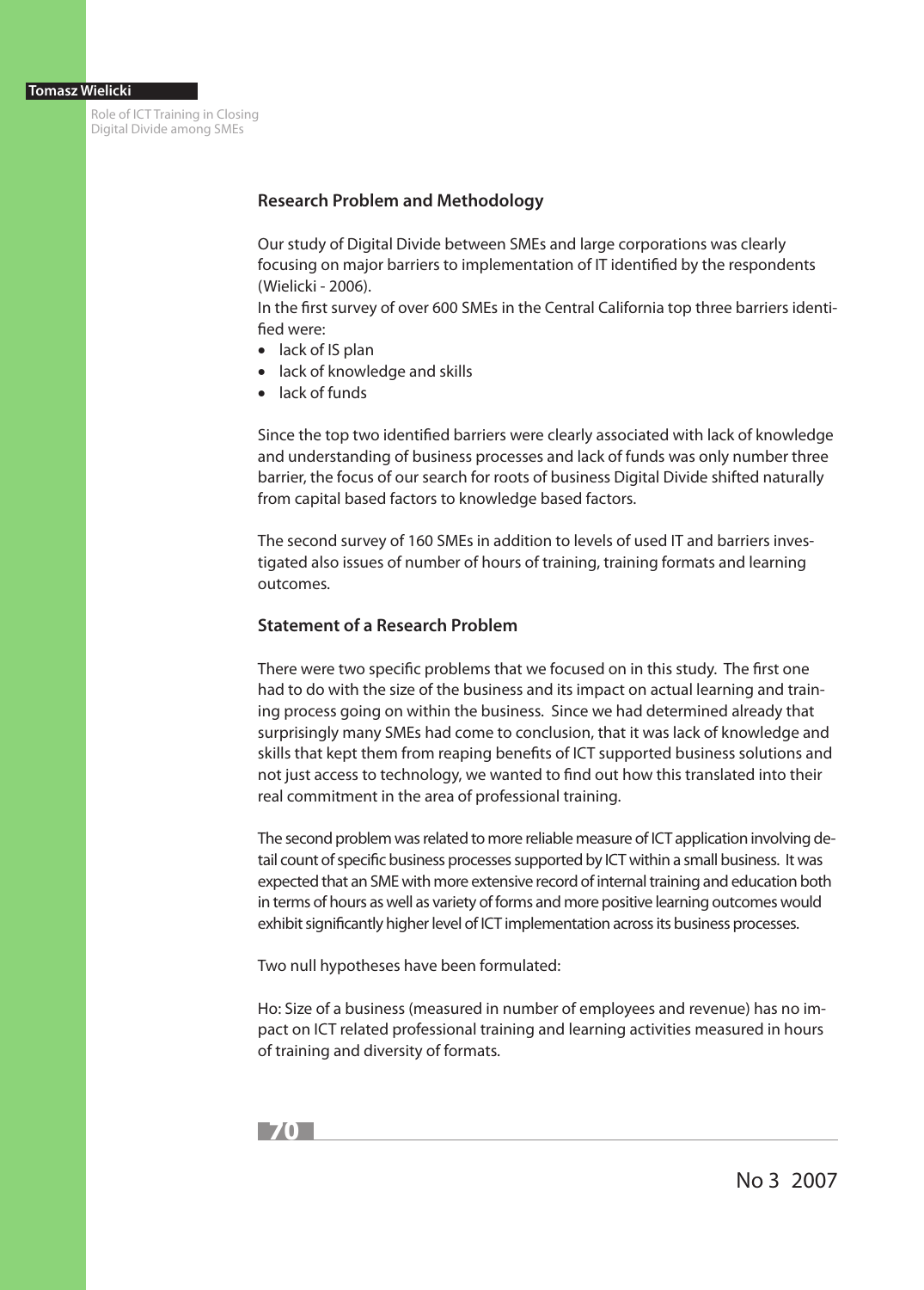Ho: There is no correlation between intensity of ICT training and number of business processes within SME supported by Information Technology.

We have collected our sample and conducted statistical analysis with hope of rejecting both null hypothesis and prove a strong relationship.

## **Sample: SMEs of Central California**

The focus of this study was on SMEs – Small and Mid size Enterprises. Small and medium sized enterprises count for 99% of all businesses in the EU and about 98% in the US, and the term 'SME' consequently covers a wide range of business types, from the self-employed through to multinational public limited companies with up to 250-500 employees. This definition is not yet well developed and is used here in a broad term.

For instance – there are some difference between SME definitions used in EU countries and US. Also, the World Bank Group is defining SMEs in the following way: "*micro enterprise-up to 10 employees, total assets of up to \$100,000 and total annual sales of up to \$100,000; small enterprise-up to 50 employees, total assets of up to \$3 million and total sales of up to \$3 million; medium enterprise-up to 300 employees, total assets of up to \$15 million, and total annual sales of up to \$15 million."*

Our sample included also some local businesses with number of employees above 500 even though they did not really qualify under above mention definitions of SME. We have decided to include them, especially when they constituted quite independent economic entities and were clearly not a part of a large corporation. This decision has been made for the purpose of better capturing impact of such variable like size of the business on company's learning and training activities.



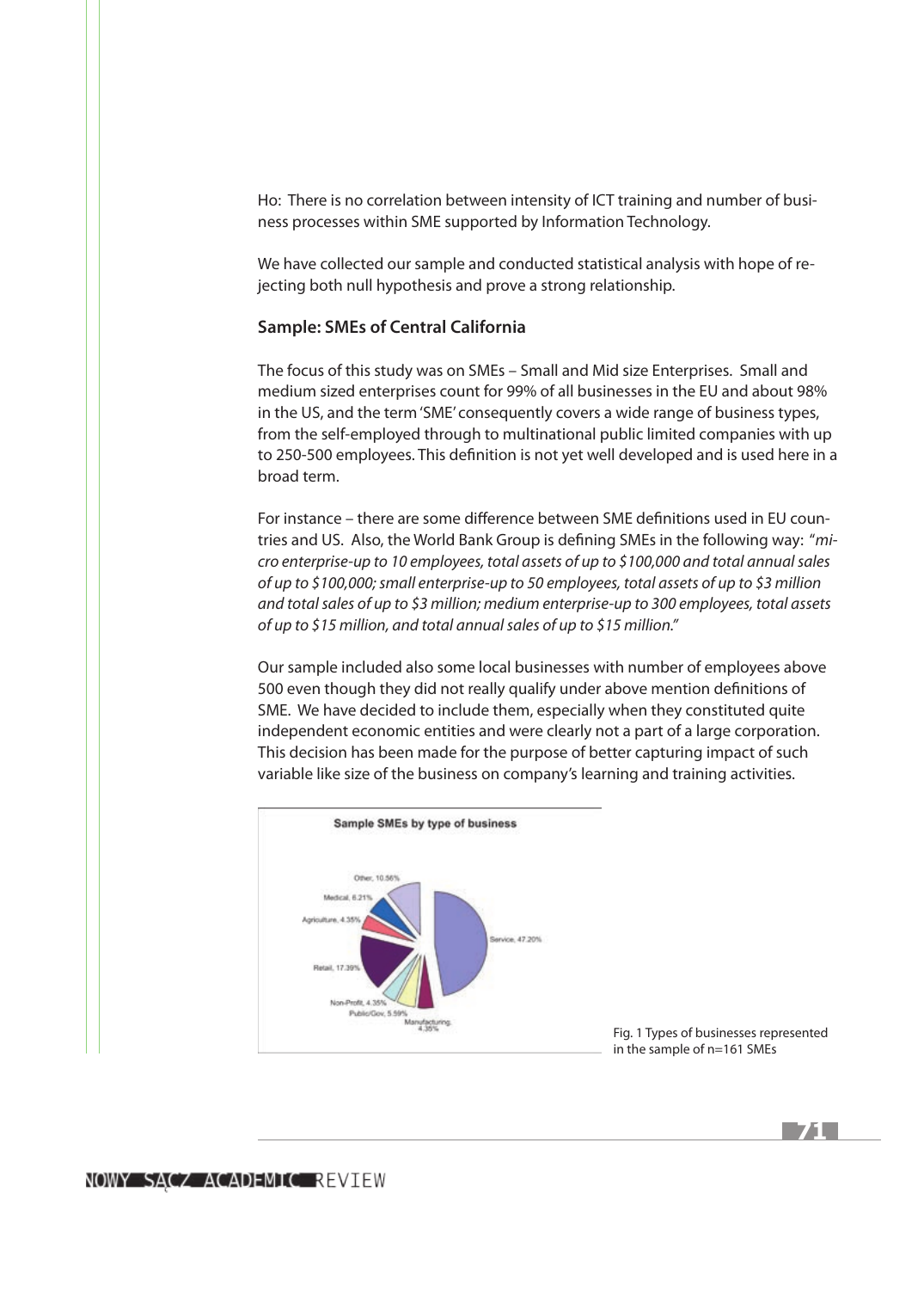> Our sample included n=161 small and mid size enterprises located in the Central California. It represents a relative broad intersection across different type of business with Service (47%) and Retail (17%) as two largest categories (see Fid. 1 above).

# **Research Methodology**

An instrument has been designed as an extension of a previously used ICT survey of SMEs where specific questions were added regarding: number of hours of training per employee per year, perception of learning outcomes, and forms of professional training used by the company. The survey was conducted as a mandatory assignment of business students during a graduate MIS course. This resulted in a respond rate close to 95%.

In addition to learning and training related questions the survey included also numerous questions about the overall level of used ICT. Those included simple questions about number of PCs as well as questions about list of business processes supported by IT.

Descriptive statistics was used to get an overall picture of collected data. The sample was then divided into three categories by size of SMEs (micro, small, and medium) and Chi Square Analysis has been conducted to verify statistical significant of relationship between variables defined in the hypothesis described above. Correlation test was also used in this analysis to determine the strength and also type (sign) of relationship between such variables as size and quantity of provided training.

# **Research Results**

The first part of hypothesis No.1 implying no increase in intensity of ICT training with increase of the size of the company has been partially rejected with analysis of descriptive statistics obtain from our data (see table below). No detailed test for independence has been conducted due to substantial difference in size of data subsets with most of data falling into a category "small business" with under 100 employees. Nevertheless, analysis of descriptive statistics presented below indicates almost 50% increase in the mean number of applied ICT training hours between small and mid size businesses, with less significant increase in the number of ICT supported business processes.



No 3 2007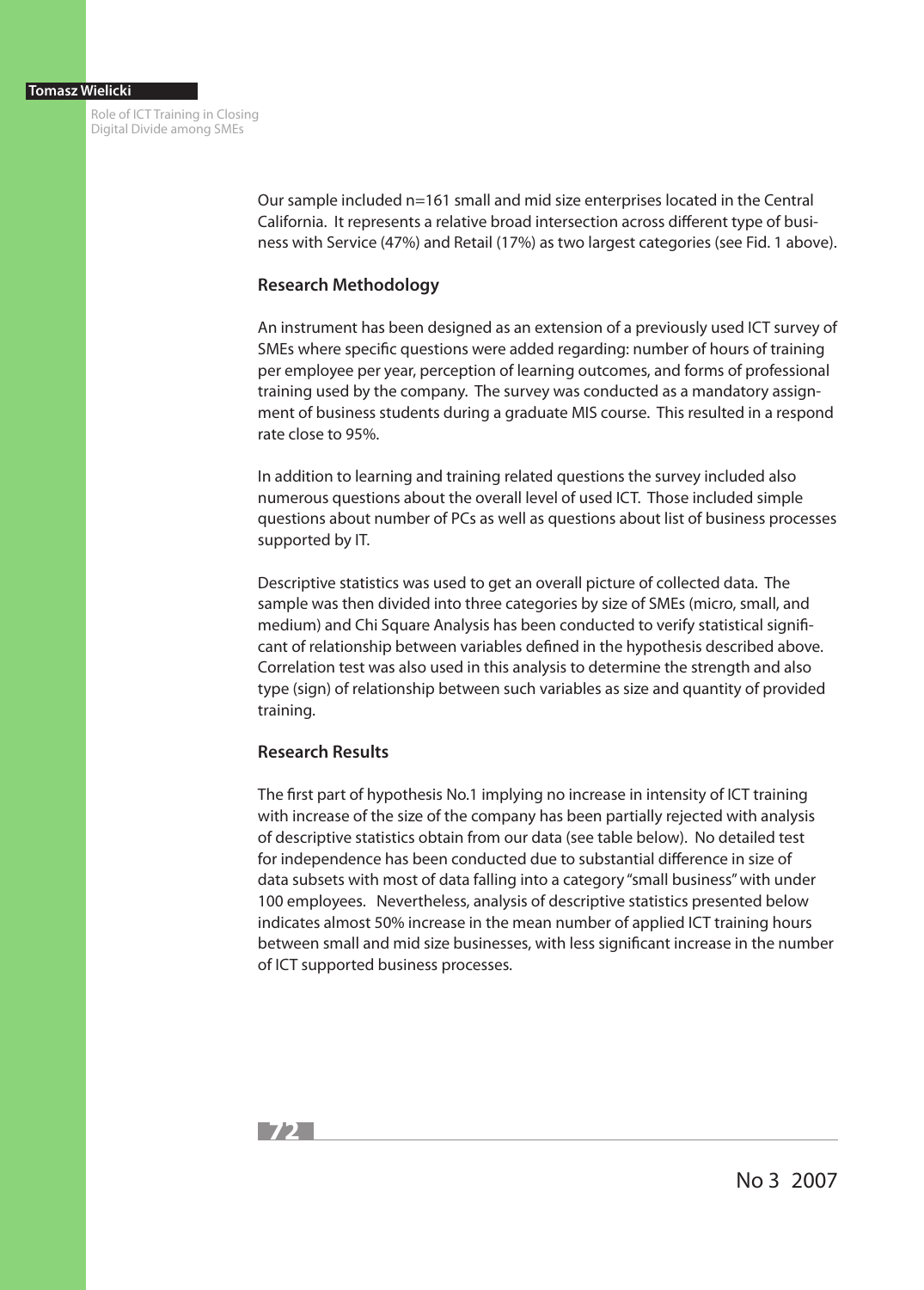| <b>Size of business</b>   | <b>Average Number</b><br>of Used Business<br><b>Processes</b> | <b>Number of ICT Sup-</b><br>ported Business<br><b>Processes</b> | <b>Hours of Training</b><br>per Employee / per<br>Year |  |
|---------------------------|---------------------------------------------------------------|------------------------------------------------------------------|--------------------------------------------------------|--|
| Small $(<100)$            | 4.6                                                           | 3.67                                                             | 58.4                                                   |  |
| Medium<br>(100 < n < 500) | 5.1                                                           | 4.11                                                             | 112.5                                                  |  |
| Large $(>500)$            | 6.36                                                          | 5.5                                                              | 120                                                    |  |

Tab. 1 Analysis of IT supported BP and hours of Training by Size of Business

The second part of hypothesis No.1 regarding lack of impact of size of business on diversity of formats in delivery of ICT training could not be rejected. A contingency table has been constructed with two factors: size (S, M, and L) and format of training (with 5 categories from most traditional one-on-one training to e-learning).

|  | Tab. 2 Chi-square Contingency Table for Business Size and Form of Training |
|--|----------------------------------------------------------------------------|
|--|----------------------------------------------------------------------------|

|       | E-Learn | Workshops | <b>Hiring</b> | Ed. Institute | $1$ -on-1 | <b>Other</b> |
|-------|---------|-----------|---------------|---------------|-----------|--------------|
|       | 41      |           | 42            | 22            | 103       |              |
| Μ     |         |           |               |               | 13        |              |
|       |         |           |               |               |           |              |
| Total | 56      | 61        | 56            | 31            | 125       | 14           |

Performed Chi-square analysis yield value of Chi-square = 4.40 with the p-value = 0.927 and the coefficient of contingency merely 0.113. Even though one-on-one training seemed to be more typical of smaller businesses, the difference was not statistically significant. This could be caused by today's universally broad access to a diverse professional training offer.

The second hypothesis implying lack of correlation between number of hours of training / learning offered by the small business and intensity of ICT applied to used business process had to be accepted due to obtained coefficient R-square = 0.1328 indicating a relatively weak correlation between these two variables (see Fig. 2 below). Even though an increasing trend ICT support for business process is evident as the number of training hours increase, this relationship is far from strong and statistically insignificant. One of the reasons could be that in the process of collecting data nowhere did we ask question about complexity of ICT solutions applied. This would mean that use of a simple home grown website would carry the same weight as sophisticated billing system. Whereas the latter one would most likely required extensive training, the first one could be done without or with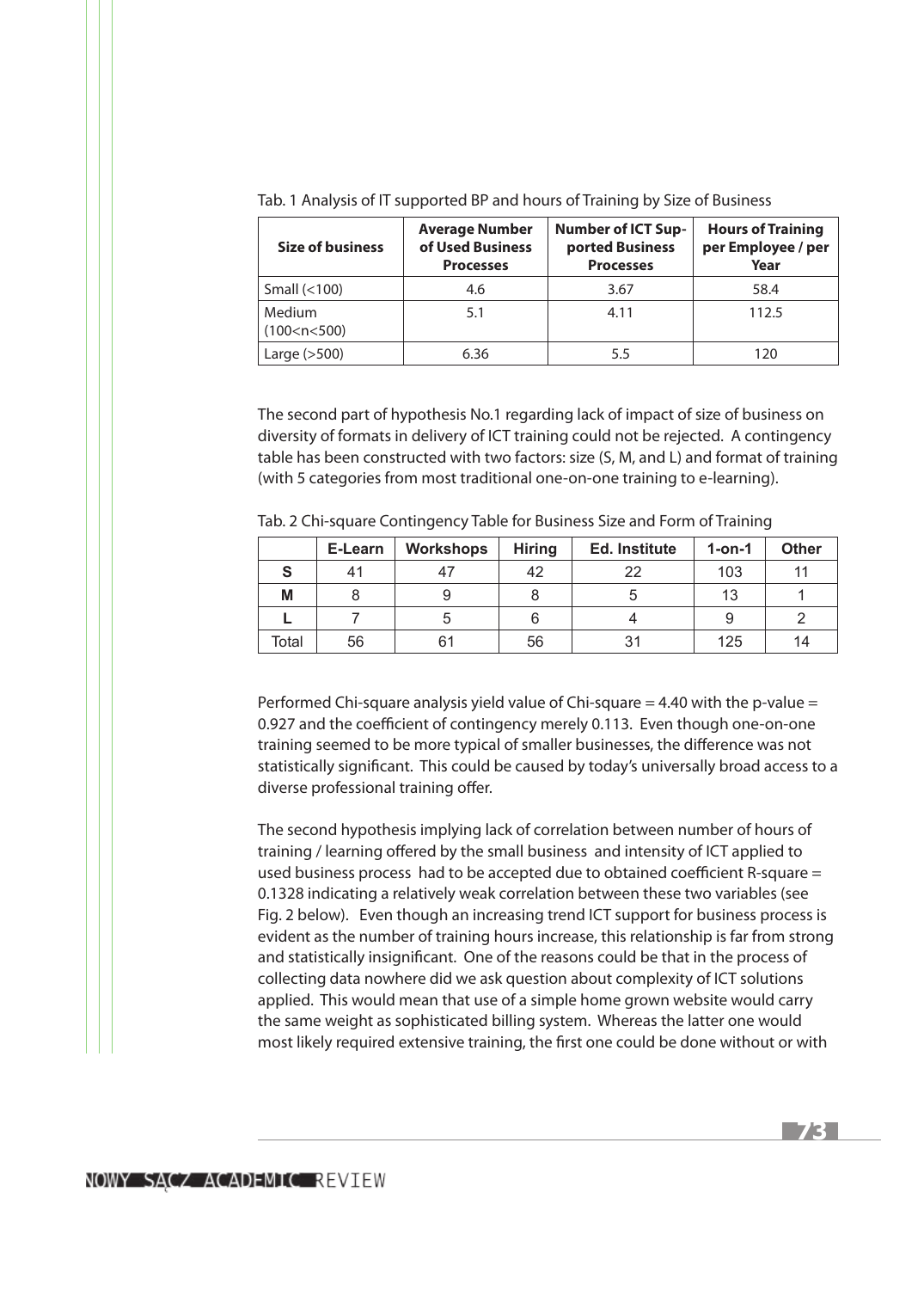> a minimal training. At the same time e-learning form of training, which is very economical but requires certain minimum level of computer literacy among learners was used in only 31.5% cases among small businesses, 42.1% of cases among mid size and 63.3% of cases among large corporations. This puts SMEs at a permanent disadvantage that needs to be overcome with increasing overall computer literacy of their employees to better utilize Internet technology for professional training and development.



Fig. 2 Relationship between ICT supported processes and hours of training

Finally, it has also been noted that the larger is the number of identified business processes in a given small business the higher is the percentage of processes supported with ICT based solution. Even though such outcome is to be expected, it is worth of noticing that it implies an increasing need for ICT training with the growth of business, since it means often more sophisticated operation covering more business processes.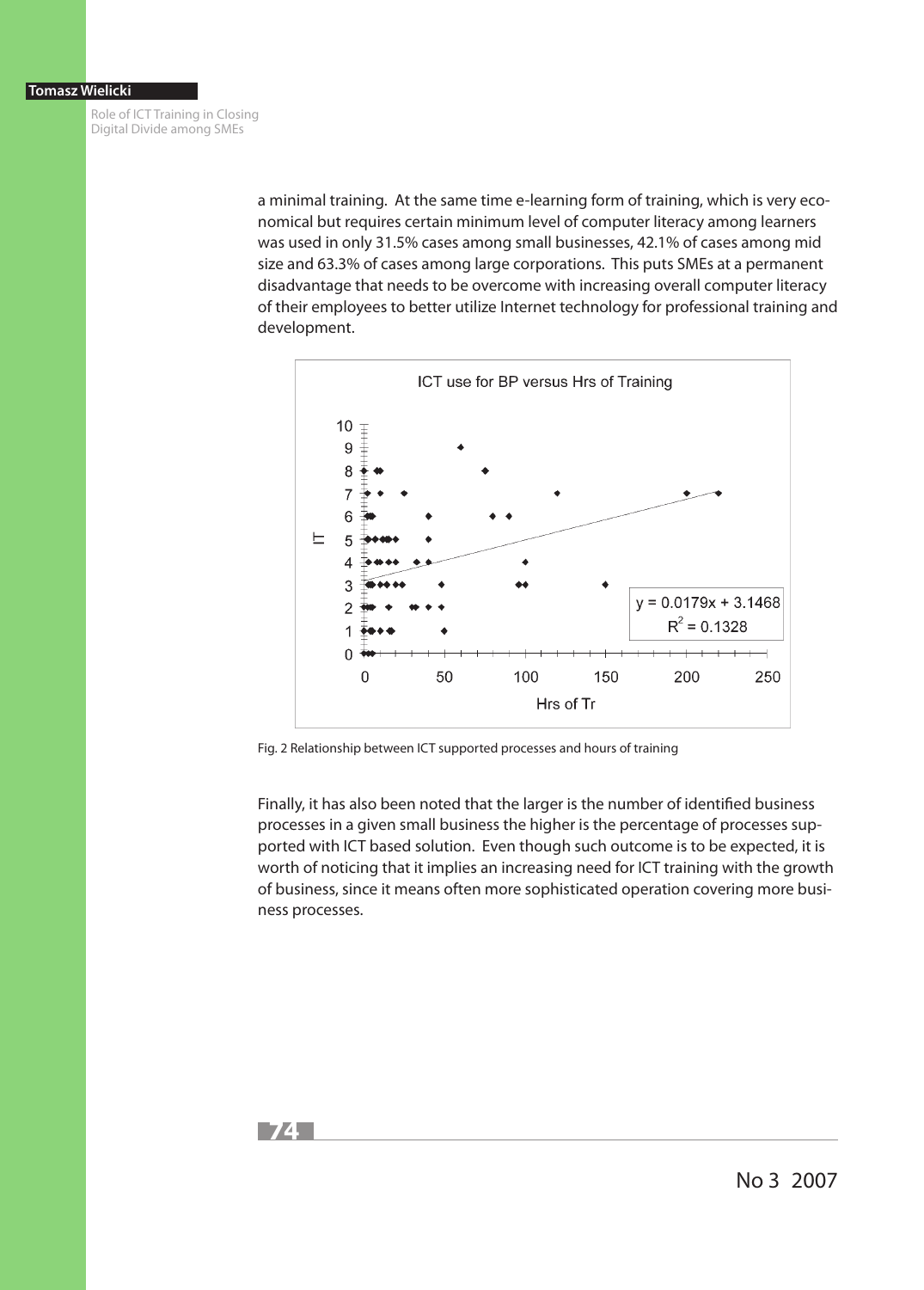#### **Conclusion**

It seems evident that in this knowledge driven economy small and mid size enterprises (SMEs) are being left behind on a wrong side of Digital Divide. A shift in identification of main barriers from lack of funds and access to ICT toward lack of knowledge and education is likely to put learning and education in the center of SMEs' attention. There is some evidence of increased interest in providing learning and tanning to SME's employees with the business size increase but surprisingly, it does not necessarily transfer into statistically significant increase in number of business processes supported by ICT. This could be caused by the general definition of ICT supported business process, which does not measure level of its complexity. Additional study may be needed to explain further this relationship.

Additionally, as modern formats of learning such as e-learning are becoming increasingly popular and economic – it seems that SMEs are lagging behind in embracing it. Even though smaller samples of data about mid size and large companies prevented us from showing statically significant dependence between size and a format of training, difference in percentage use of e-learning between small and large companies warranties a need for additional detailed study.

Finally, it seems necessary to shed some light on an issue of a gap between SMEs self-admited realization regarding lack of knowledge and education as major barriers to implementation of ICT and lack of commitment to follow up with action. Whereas education and training seems to be the major means for SMEs to close Digital Divide and dramatically increase their productivity, we yet have to see some evidence of a strong commitment to continuous employees learning and training effort, which would be independent of size of the company.

## **References**

Ackoff, R., Sheldon, R., *Redisigning Society*, Stanford Business Books, 2003, p.84 Bassi, L., McMurrer, D., "Maximizing Your Return on People", *Harvard Business Review*, March 2007, pp. 115-123

Dolnicar, V.; Vehovar, V.; Sicherl, P., "Benchmarking digital divide: definitions used and methods applied," *Information Technology Interfaces, 2004. 26th International Conference on*, vol., no.pp. 421- 426 Vol.1, 7-10 June 2004

Extract from the *96/280/EC: EU Commission Recommendation* of 3 April 1996 concerning the definition of small and medium-sized enterprises, EU Reports Publishing